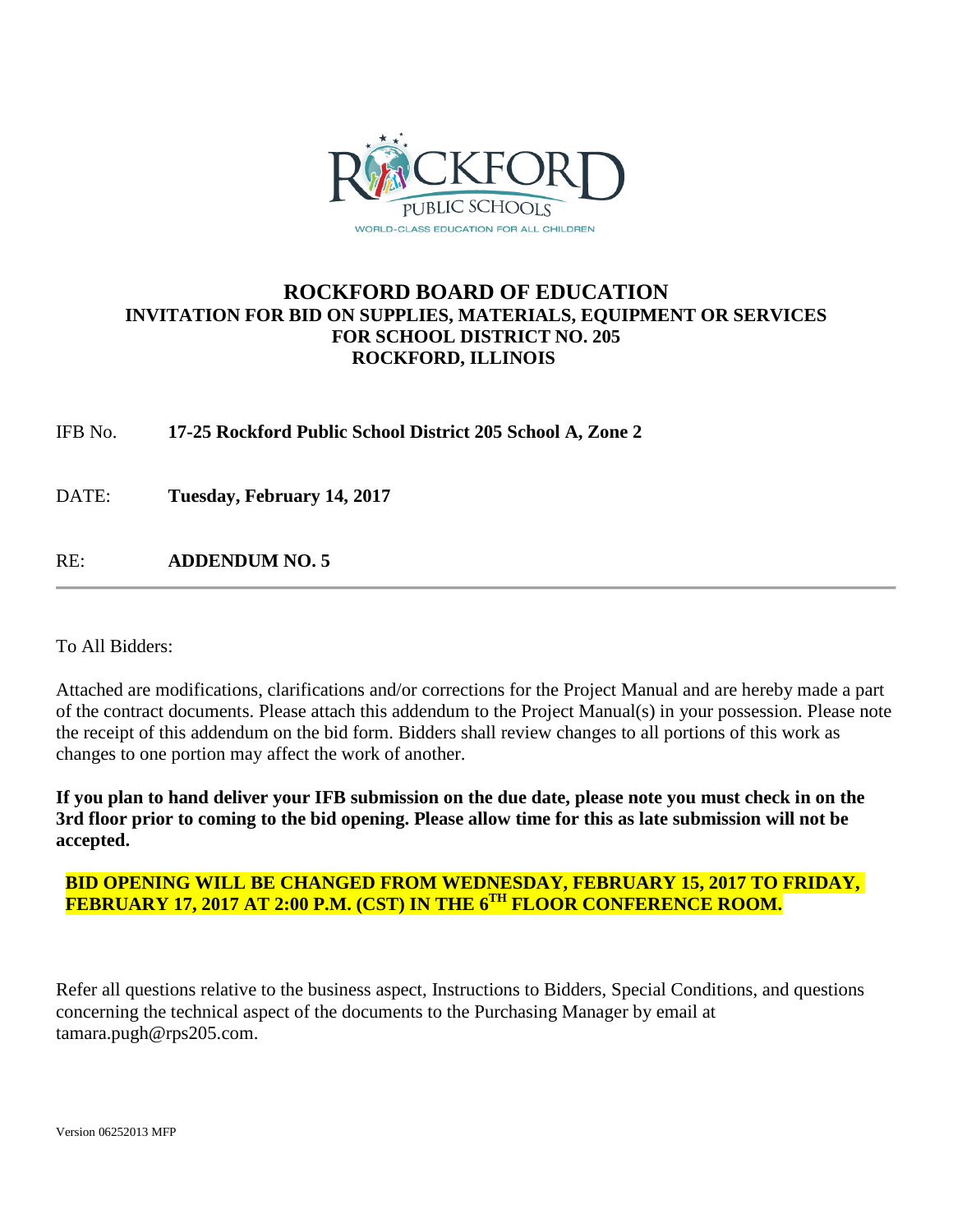## 1. SPECIAL NOTICE TO BIDDERS:

- A. Proposals shall be enclosed in a sealed envelope, with name of the project clearly identified, and bearing the words "SEALED BID ENCLOSED".
- B. Proposals shall be based upon the drawing and specifications and each bidder shall acknowledge the receipt and inclusion of any further instruction or addenda which may be issued prior to receipt of proposal.
- C. Bids shall be opened publicly by the Owner, immediately after bid closing time at the office of the Board of Education, 501 Seventh Street, Rockford, Illinois.

## 2. METHOD OF BIDDING

Bids will be received for a single contract.

## 3. SIGNING BIDS:

- A. Bids which are signed for a partnership shall be signed by all partners or by an Attorney-In-Fact. If signed by an Attorney-In-Fact, there shall be attached to the bid, a Power of Attorney evidencing such authority.
- B. Bids which are signed for a corporation shall have the correct corporation name thereon and the signature of the president or other authorized officer of the corporation.
- C. Proposals shall be made on the form provided and shall not be altered in any way.

## 4. QUALIFICATIONS:

Statement as to whether the bidder has adequate equipment to do the work properly and expeditiously.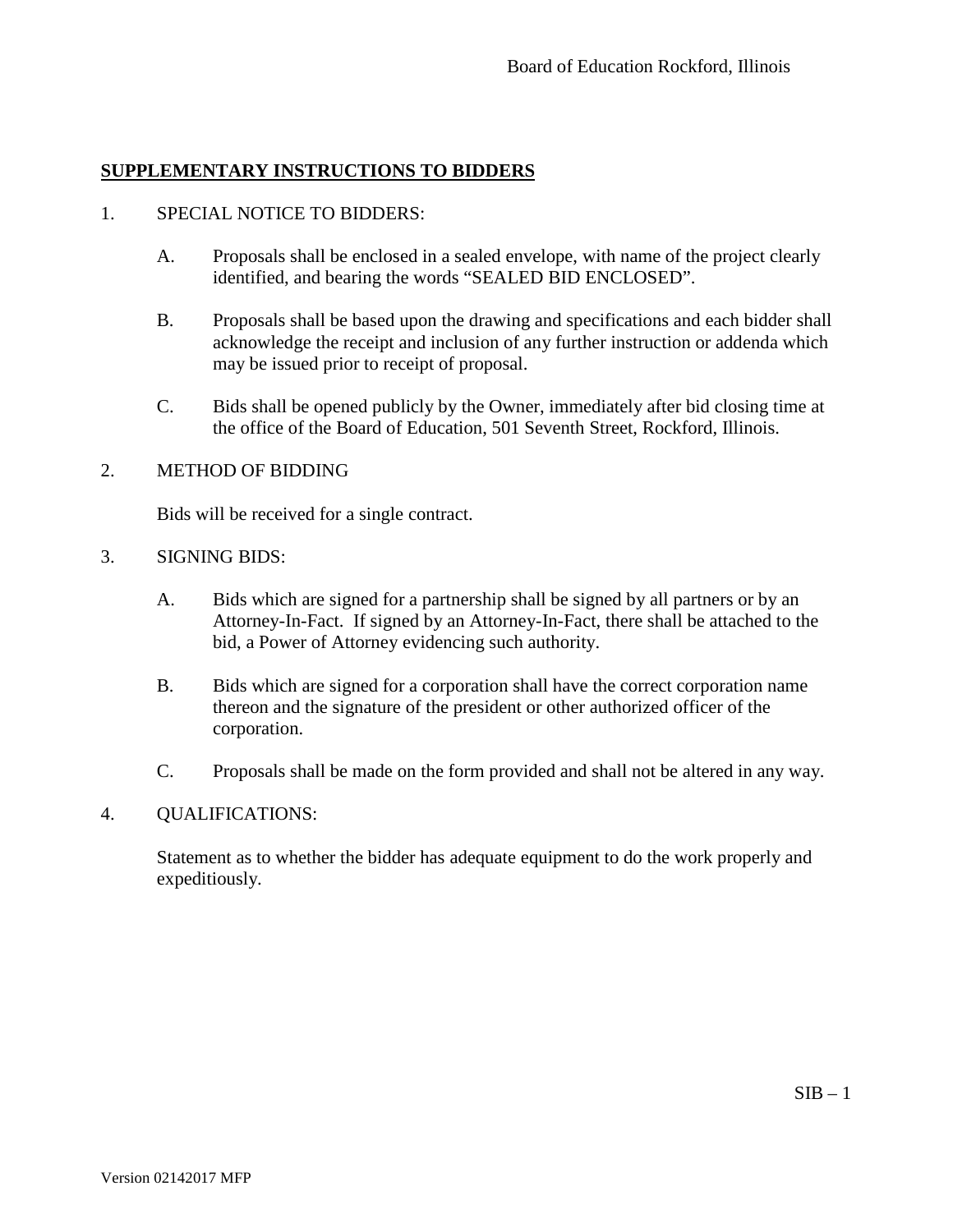## 5. AWARD (SEE ARTICLE 5.3)

The Contract shall be deemed as having been awarded when formal written notice shall have been duly served by an officer or agent of the Owner duly authorized to give such notice.

### 6. TAXES:

The bidder shall not include any Illinois Retailers Occupation or use taxes on tangible property purchased in the State of Illinois in his bid. Exemption Certificates for these taxes will be furnished by the Board of Education to the Contractor when requested by him/her in writing. See Section 17 regarding sales of tangible property into the State of Illinois.

#### 7. FORM OF CONTRACT:

The Owner-Contractor agreement shall be the Standard Form of Agreement between Owner and Contractor, AIA Document A101-2007 as revised by Owner, (form included in bidding documents), including the General Conditions AIA A201-2007 as revised by Owner (form included in Invitation for Bid), the Addendum included in the Invitation for Bid, the Invitation for Bid, all amendments and addenda to the Invitation for Bid issued by the Owner, and the successful bidders bid.

#### 8. ACCEPTANCE OR REJECTION OF BIDS:

The Owner reserves the right to reject any or all bids and to waive informalities in order to accept the bid that in his judgment will be best for the interest of the School District. Any bidder may withdraw his bid either personally or by telephone written request at any time prior to the scheduled closing time for receipt of bids.

## 9. QUESTION ON BIDDING DOCUMENT:

Refer all questions relative to the business aspect, Instructions to Bidders, Special Conditions, and questions concerning the technical aspect of the documents to the Executive Director of Budget and Purchasing by email at tamara.pugh@rps205.com.

#### 10. BID DEPOSIT:

Each bidder shall provide a Bid Bond, a Certified Check or Bank Draft in the amount of 5% of the bid total. Bid deposits will be returned to unsuccessful bidders within (30) days after award. Bid deposits will be returned to successful bidder as soon as Contract is accepted for the work outlined in this proposal.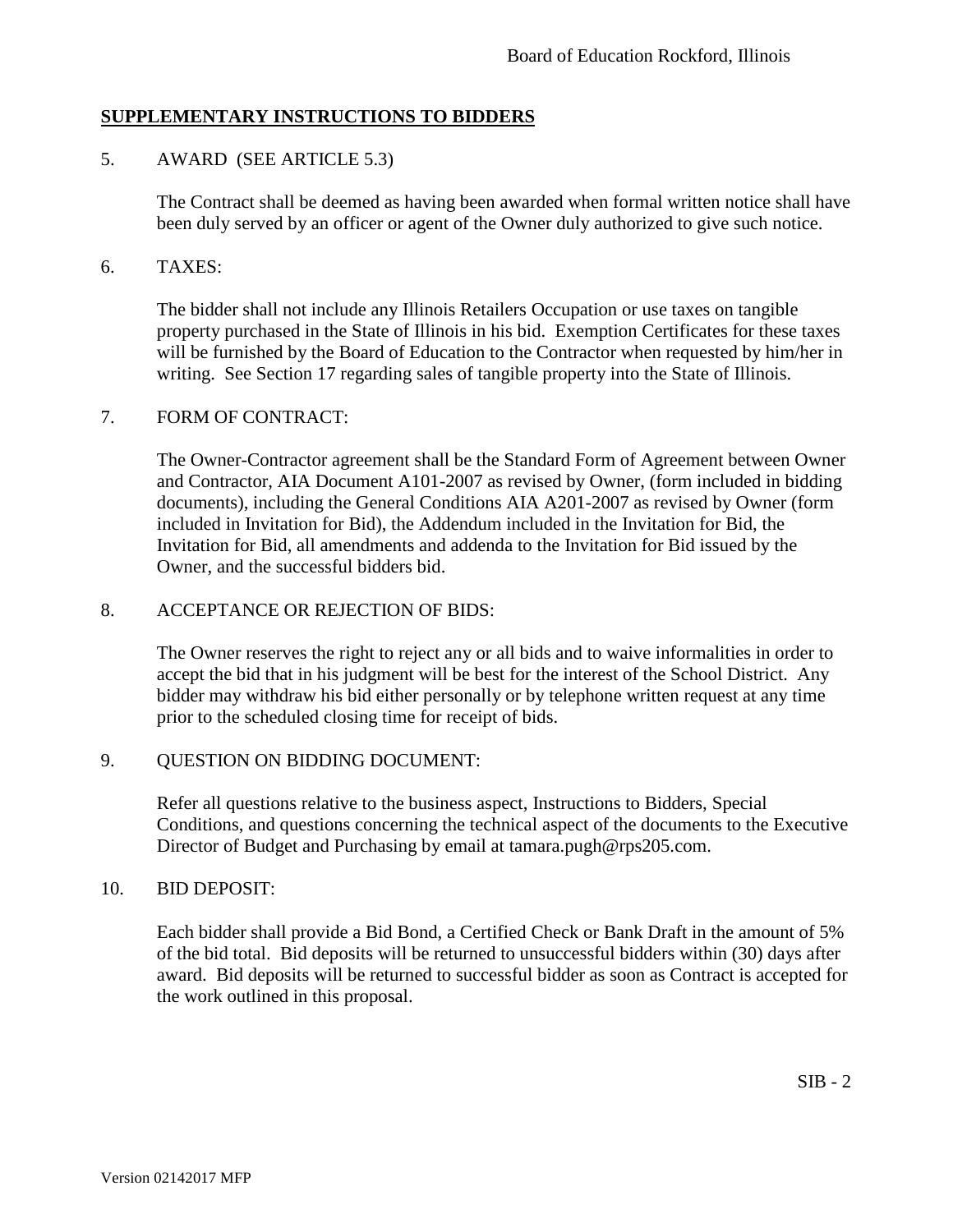#### 11. EXAMINATION OF SITE:

Bidder shall examine the sites of the work prior to bidding. He shall satisfy himself/herself as to existing conditions, local facilities and governing factors under which he will be obliged to operate in performing his part of the work, or that may in any manner affect the work under this contract. No allowance shall be subsequently made in this connection in behalf of the Bidder for any error or negligence on his/her part due to this failure to fully examine the sites or the work prior to bidding.

#### 12. PREVAILING WAGE:

This Bid requires that the successful Contractor comply with all statues, both Federal and State, governing payment of wages to employees. The Contractor certifies that by submitting his bid that he will pay the prevailing rate of wage in this area, for the particular type of labor, in accordance with State of Illinois Codes and the Illinois department of Labor. The Contractor and each Subcontractor shall keep an accurate record to show names and occupation of all workmen employed by them in connection with this contract. The actual hourly wage paid to each shall be recorded. These records shall be open for inspection during all working hours to the Owner's agent and the agent of the Illinois Dept. of Labor. In accordance with the amendment of the Illinois Prevailing Wage Act effective 1-1-90, as amended, the following clause shall be apart of this contract. *"If during the course of this contract the Department of Labor revises the prevailing rate hourly wages to be paid under this contract for any trade or occupation, Owner will notify contractor and each Subcontractor of the change in the prevailing rate of hourly wages. Contractor shall have the sole responsibility and duty to ensure that the revised prevailing rate of hourly wage is paid by Contractor and all Subcontractors to each worker to whom a revised rate is applicable. Revisions to the prevailing wage as set forth above shall not result in an increase in the contract sum."*

## 13. DOCUMENTS TO BE RETURNED:

Forwarded with this bidding document is one complete set of specifications and bidding forms. The bidding forms are included within the bidding document, *One copy of the bidding forms are to be returned as your Bidding Document, along with the Bid Deposit, signatures, and other required information*. A self-addressed label, properly identified, is provided for your use.

It is required that the Bidder's signature appears on the following bidding forms:

- A. Statement of No Interest (if applicable)
- B. Bid-Rigging Certification
- C. Minority and Women Owned Business Form
- D. Certification Regarding Debarment Form
- E. Certificate Regarding Lobbying Form
- F. OFAC Compliance Form
- G. Bidder's Certification
- H. Vendor Conflict of Interest Disclosure Form
- I. Bid Offer Form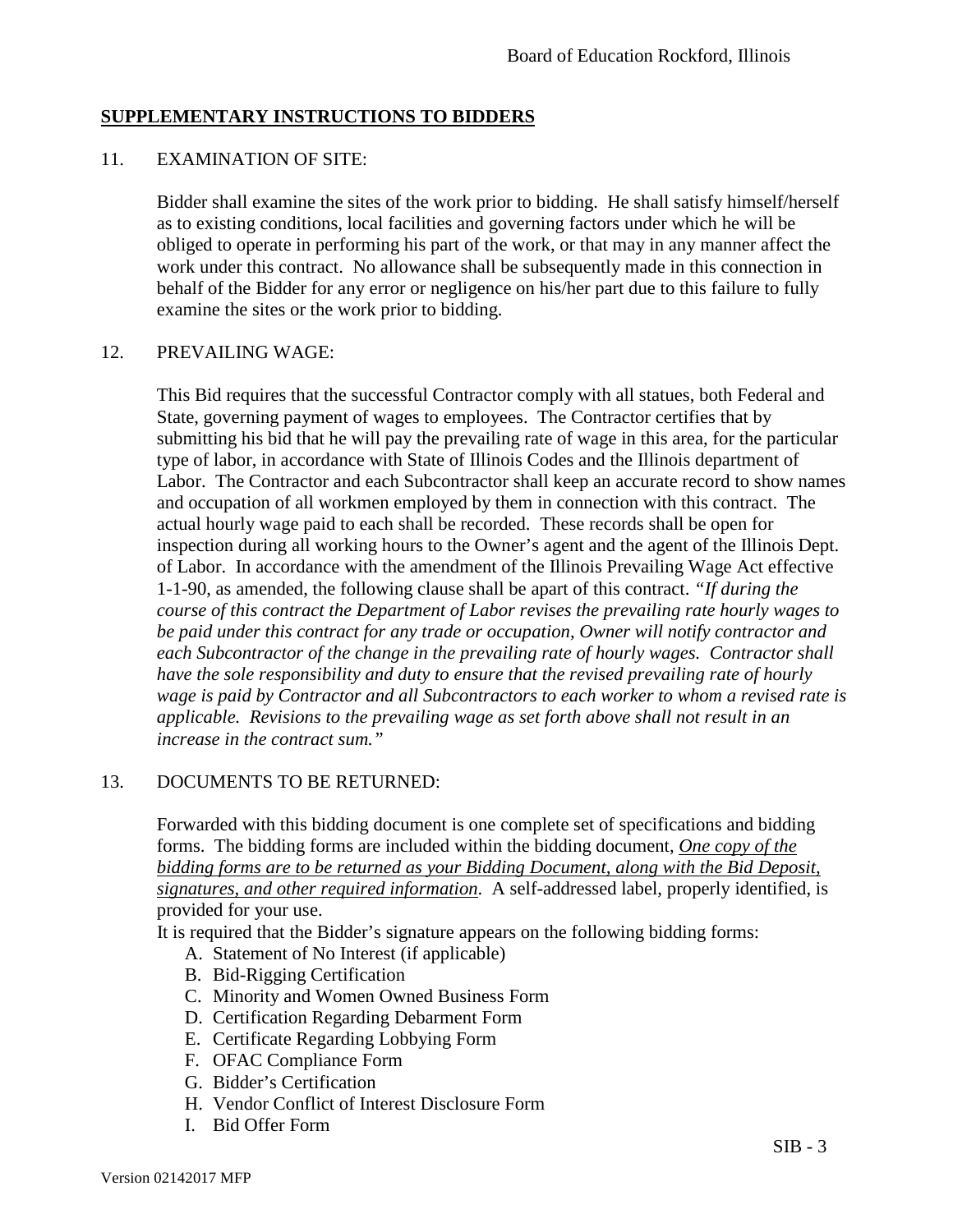### 14. ILLINOIS FAIR EMPLOYMENT PRACTICES

The bidder's signature on the bid form of this Face Sheet will be construed as his/her acceptance of and willingness to comply with all provisions of the Acts of the General Assembly of the State of Illinois relating to wages of laborers, preferences and discrimination and intimidation of employees. This bid and the resulting Contract are specifically subject to the Equal Employment Opportunity requirements of the Illinois Fair Employment Practices Commission and the policies of the Rockford Board of Education. Bidder agrees to comply in all respect with Federal, State and local laws and ordinances pertaining to this bid and to the performance of the Contract in the event bidder is awarded the bid. Provisions of applicable acts are hereby incorporated by reference and become a part of this proposal and specifications.

## 15. EMPLOYMENT OF ILLINOIS WORKERS ON PUBLIC WORKS ACT

Pursuant to the Employment of Illinois Workers on Public Works Act, during any time of excessive unemployment (defined as any month immediately following 2 consecutive calendar months during which the level of unemployment in the State of Illinois has exceeded 5% as measured by the United States Bureau of Labor Statistics in its monthly publication of employment and unemployment figures) any person or entity charged with the duty, either by law or contract, of (1) constructing or building any public works, as defined in this Act, or (2) the clean-up and on-site disposal of hazardous waste for the State of Illinois or any political subdivision of the State, and that clean-up or on-site disposal is funded or financed in whole or in part with State funds or funds administered by the State of Illinois, then that person or entity shall employ at least 90% Illinois laborers on such project. Persons or entities entering into a contract with the Rockford Public Schools in which they are obligated to construct or build any public works (defined any fixed work construction or improvements funded in whole or part by the State of Illinois) agree to abide by the requirements of the Employment of Illinois Workers on Public Works Act.

## 16. TAX IDENTIFICATION NUMBER:

Under Federal Law and in accordance with instructions from the Department of Treasury and the Internal Revenue Service, our School District is required to have on file appropriated tax identification information concerning you or your firm. This information will be a Federal Employer's Identification Number, but in some instances of independent contractors, it might be a Social Security Number. This information is needed to determine on which vendors we must file a Form 1099.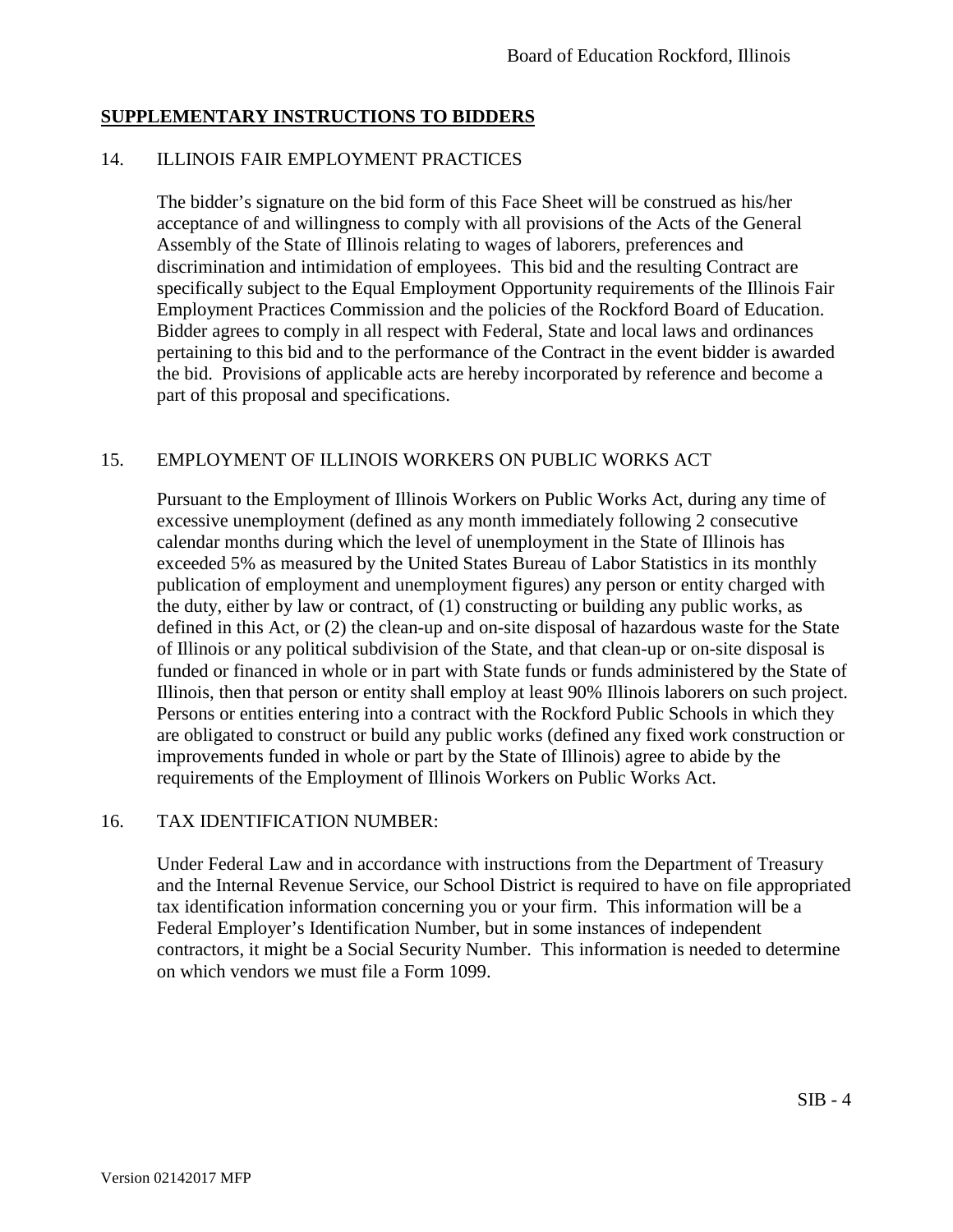#### 17. CONTRACTOR RESPONSIBILITY TO COLLECT AND REMIT ILLINOIS USE TAX

The bidders acknowledge and understand that any resulting contract for goods and services awarded to a bidder requires that as a contractor the person or entity and all affiliates of the person or entity will collect and remit Illinois Use Tax on all sales of tangible personal property into the State of Illinois in accordance with the provisions of the Illinois Use Tax Act (35 ILCS 105/1 et seq.) regardless of whether the person/entity or affiliate is a "retailer maintaining a place of business within this State" as defined by the Use Tax Act (35 ILCS 105/2). (Reference the School Code of Illinois; 105 ILCS 5/10-20.21(b))

18. PERFORMANCE BOND: Shall be submitted on AIA Document 312-2010, "Performance Bond" and "Labor & Material Payment Bond".

The successful bidder will be required to furnish a Performance Bond and a Labor & Materials Bond satisfactory to the Board of Education. The amount of said bond shall be equal to 100% of the contract award and the cost of any said bond shall be included in the Contractor's proposal.

19. PREQUALIFICATION OF MATERIALS:

Approval of other "or equal" materials shall be pre-qualified by the Architect's at least five (5) working days before the bid opening. Proposals may be offered on more than one manufacturer.

20. PREQUALIFICATION OF BIDDER:

A bidder is required to furnish evidence satisfactory to the Owner that he/she and his/her proposed subcontractors have sufficient means and experience in the types of work call for to assure completion of the contract in a satisfactory manner. All bidders are required to properly execute AIA Document A305, "Contractor's Qualification Statement" and submit with his/her bid.